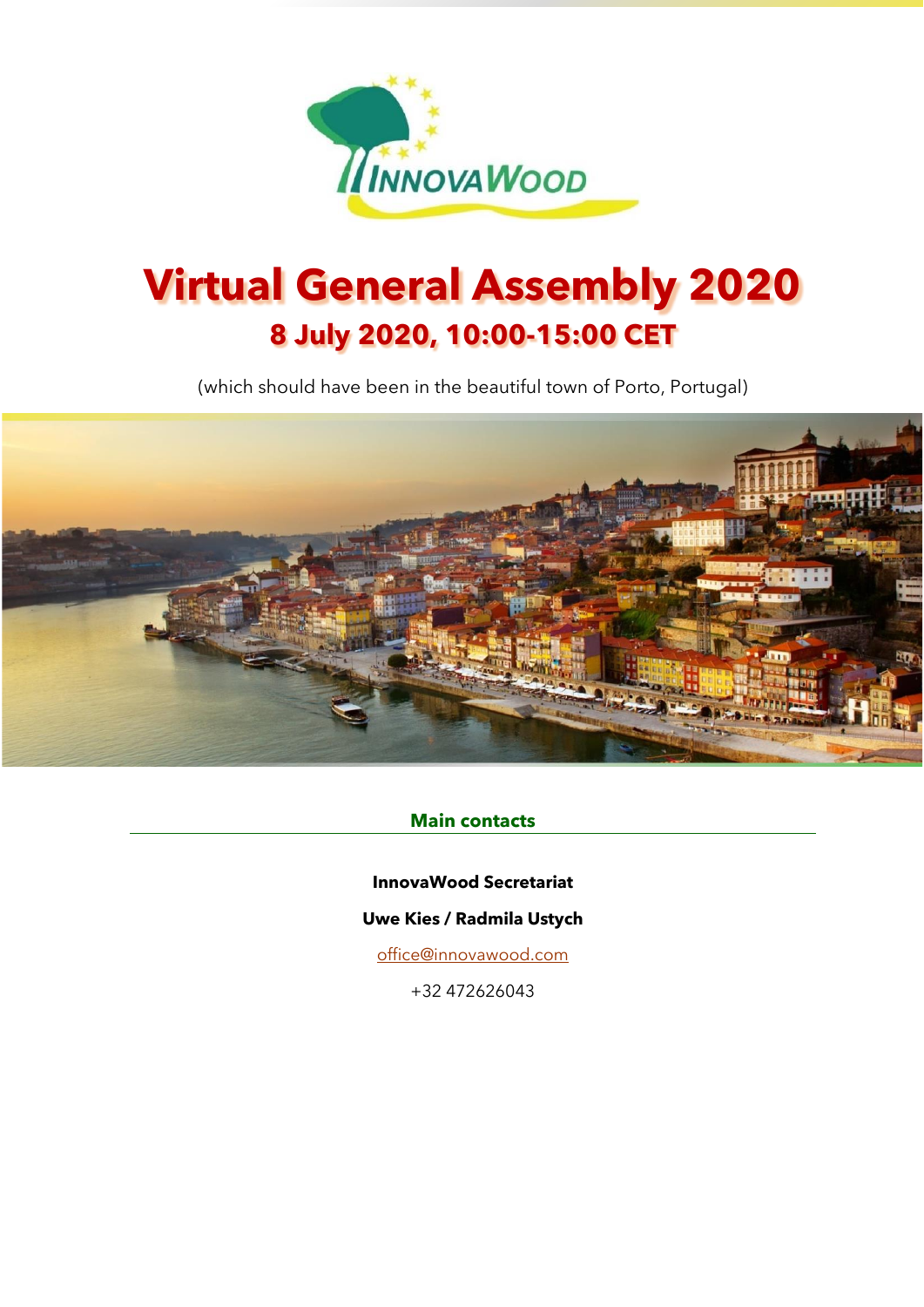

### InnovaWood Virtual General Assembly, 8 July 2020

## **Programme Virtual General Assembly**

## **Wednesday, 8 July 2020, 10:00-15:00 CET**

Webmeeting -

Please note that this meeting will be video recorded!

| $10.00 - 10.10$<br>(0:10)                    | <b>Opening</b>                                                                                                                                                                                                                                          |
|----------------------------------------------|---------------------------------------------------------------------------------------------------------------------------------------------------------------------------------------------------------------------------------------------------------|
|                                              | Words of welcome by Mark Irle, President of InnovaWood                                                                                                                                                                                                  |
| $10.10 - 11.00$<br>(0:50)                    | <b>General Assembly Part I - Report on Activities and Finances</b>                                                                                                                                                                                      |
|                                              | Minutes of the previous General Assembly                                                                                                                                                                                                                |
|                                              | Activity Report 2019 & Outlook 2020 - Uwe Kies                                                                                                                                                                                                          |
|                                              | InnovaWood Tribe and Module Bank - Mark Irle, ESB, Nantes/FR                                                                                                                                                                                            |
| $11:00 - 11.40$<br>$(0:40 -$<br>each 10 min) | <b>New members presentations</b>                                                                                                                                                                                                                        |
|                                              | RWTH Aachen University, Institute for Man-Machine-Interaction -<br>Arno Brücken, Aachen/Germany                                                                                                                                                         |
|                                              | • Czech University of Life Sciences, Faculty of Forestry and Wood<br>Sciences - Róbert Marušák & Rinn Radek, Prague/Czech Republic                                                                                                                      |
|                                              | · Holzcluster Steiermark (Wood Cluster Styria) -<br>Roland Oberwimmer & Christian Tippelreither, Graz/Austria                                                                                                                                           |
|                                              | • CluBE Cluster for Bioenergy and Environment of West<br>Macedonia - Nikos Ntavos, Kozani/Greece                                                                                                                                                        |
| $11.40 - 12.00$<br>(0:20)                    | <b>General Assembly Part II - Plenary</b>                                                                                                                                                                                                               |
|                                              | New Executive Board members election and Resolutions                                                                                                                                                                                                    |
| $12.00 - 13.00$                              | <b>Break</b>                                                                                                                                                                                                                                            |
| $13:00 - 13.40$<br>(0:40)                    | Wood science and technology innovation                                                                                                                                                                                                                  |
|                                              | Perspectives of hardwoods research: novel uses and markets -<br>Frédéric Pichelin, BFH Bern University of Applied Sciences,<br>Biel/Switzerland &<br>Holger Militz, University of Göttingen, Dept. Wood Biology &<br>Wood Products, Göttingen/Germany & |